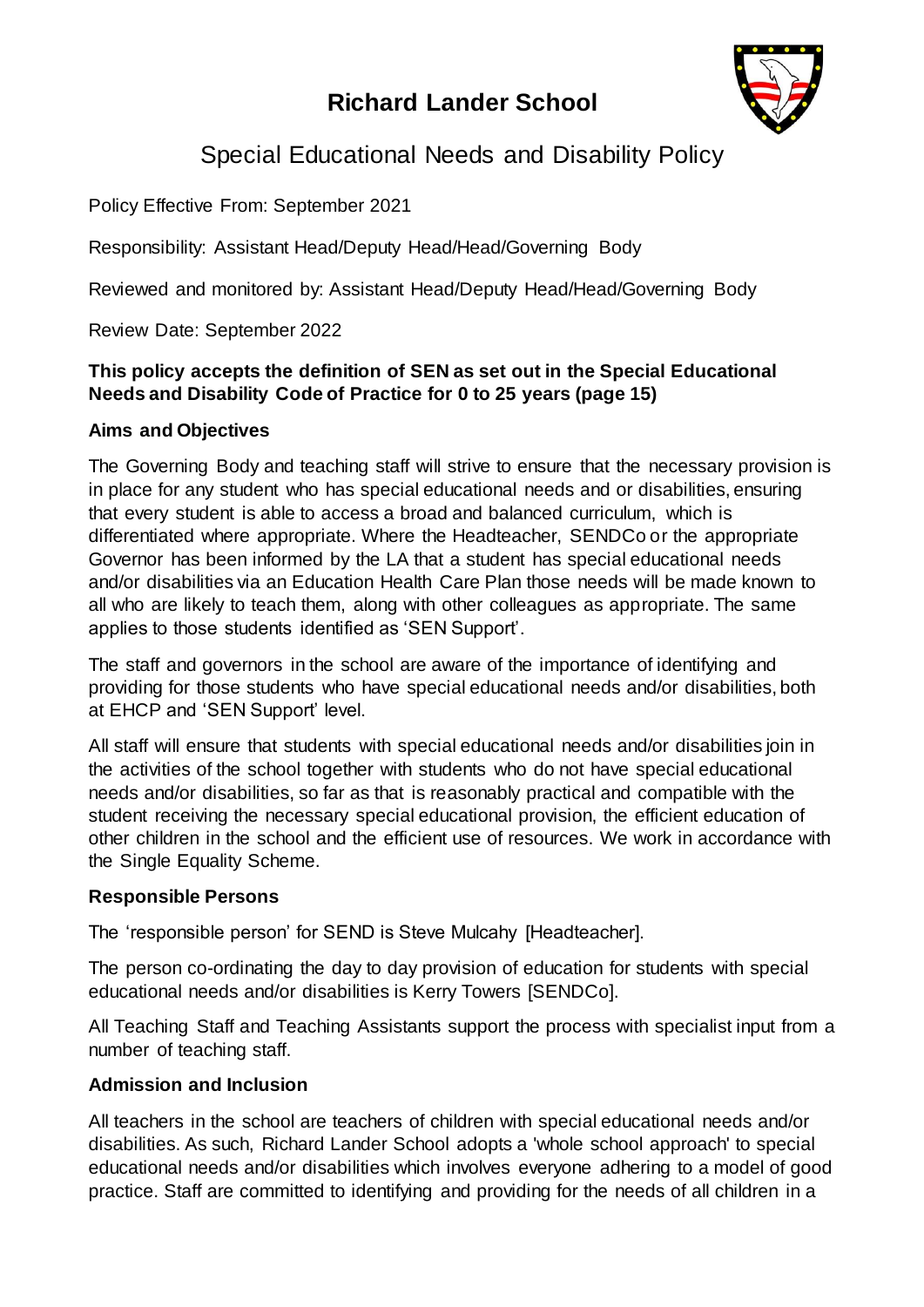wholly inclusive environment. Inclusion is regarded as crucial to the policy, in line with that of the Local Authority.

The school operates an equal opportunities policy for children with special educational needs and/or disabilities who are afforded the same rights as other children. This includes both those children with Education Health Care Plans and those others with less significant needs at SEN Support.

The school complies with the requirements of the Disability Discrimination Act 2014 and the Equality Act 2010 and works with the Local Authority to bring access issues up to standard with reference to curriculum, premises and communication with students and their parents / carers. The long-term intention is to always ensure that the school is wholly accessible in these terms. To this end we will focus on all access strategies which will aim to overcome any barriers to learning or participation experienced by disabled people served by or serving the school. Please also see our Accessibility Policy 2018-2021.

### **Specialist Provision**

### Area Resource Base

The Area Resources Base (ARK) caters for a number of students with severe and complex needs. The day-to-day teaching in the ARK is led by a full time teacher, supported by further teaching input from other staff, including subject specialist staff. This is supported by HLTA's, Teaching Assistants and SEND colleagues.

Where appropriate, ARK students may be involved in some main stream lessons as well as the tutorial programme.

We aim to prepare ARK students for post-16 education and adult life and this is achieved through life-skills sessions, functional skills sessions, accredited courses meeting the individual needs of students plus college courses and work experience placements.

### **Access to the Curriculum**

There will be flexible grouping of students so that learning needs may be met in individual, small group or whole class contexts.

The curriculum will be differentiated to meet the needs of individual students. Termly meetings and staff training inform and develop this, teaching styles and flexible groups also reflect this approach.

Curriculum tasks and activities may be broken down into a series of small and achievable steps for students who have marked learning difficulties.

Support via Teaching Assistants is also available on a 1-1 or small group basis allocated according to need and as reference in individual Education Health Care Plans.

Specialised interventions can be built into individual student's timetables these can include; literacy, numeracy, handwriting, social skills, life skills, 'Draw and Talk', physiotherapy, Exam Access Arrangements, Dyslexia support and resources, behaviour plans, manual handling plans, intimate care plans for example.

Facilities for Students with special educational needs and/or disabilities Ramps at external entry and exit points **Lifts**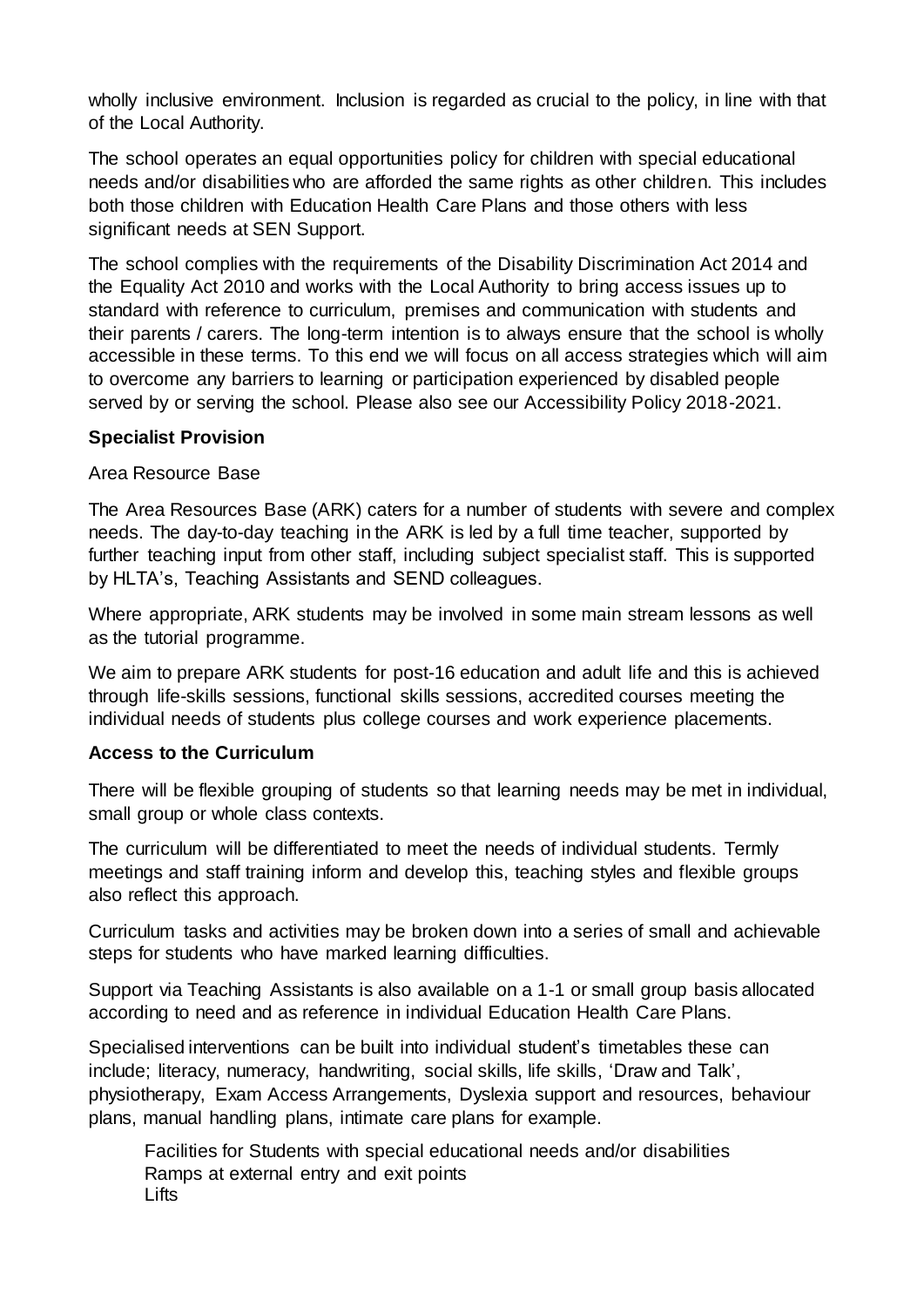**Hoists** Sensory room (ARB) Rest / Sleep areas / Medical room Accessible toilets / changing / showering facilities Specialist ICT packages Small group intervention rooms Blinds, curtains, room soundproofing to aid sensory, VI and HI students Access to and use of alternative communication methods Trained access to specialist equipment, furniture and mobility aids

## **Providing the graduated response at "SEN Support" (previously School Action and School Action Plus)**

The school offers a differentiated curriculum. Where a student is not making age related progress and presents one or more of the following characteristics, they may be placed on the SEN register at 'SEN Support' and can receive additional support:

Making lower than expected progress in literacy or numeracy, or at times lower than expected progress across the curriculum Has sensory and / or physical needs Has language, communication or interaction needs Has cognition and learning needs Has social, mental and or emotional health needs

This support may take the form of:

Classroom organisation and management support In-class support by teacher / teaching assistant / peers Withdrawal for individual or small group work, specialised intervention Setting arrangements in a range of subjects to create a small 'Focus Group'. This enables teachers to focus on the key skills of literacy and communication, across a range of subjects including English and the Humanities Behaviour modification programmes. Use of specialist equipment. Alternative teaching strategies, methods / resources. ICT adaptations. Exam Access Arrangements. A wide range of curricular opportunities.

The resources allocated to students that do not have EHC Plans will be deployed to implement the additional provision at 'SEN Support' as outlined in the Code of Practice January 2015. Parents / carers will be informed and students will be involved in decisions taken at this stage. This process is known as the Graduated Approach, 'Assess, Plan, Do, Review'.

If a student does not make expected progress despite the school taking the action outlined above, advice may be sought from the appropriate support services referred to in Section 7 of this policy, and the student may be placed onto a higher level of intervention / support.

At both stages students can be in receipt of a generic Individual Education Plan in the form of a 'Learning Passport' which will be reviewed twice a year in collaboration with parents / carers.

# **Identification and Assessment – a graduated response**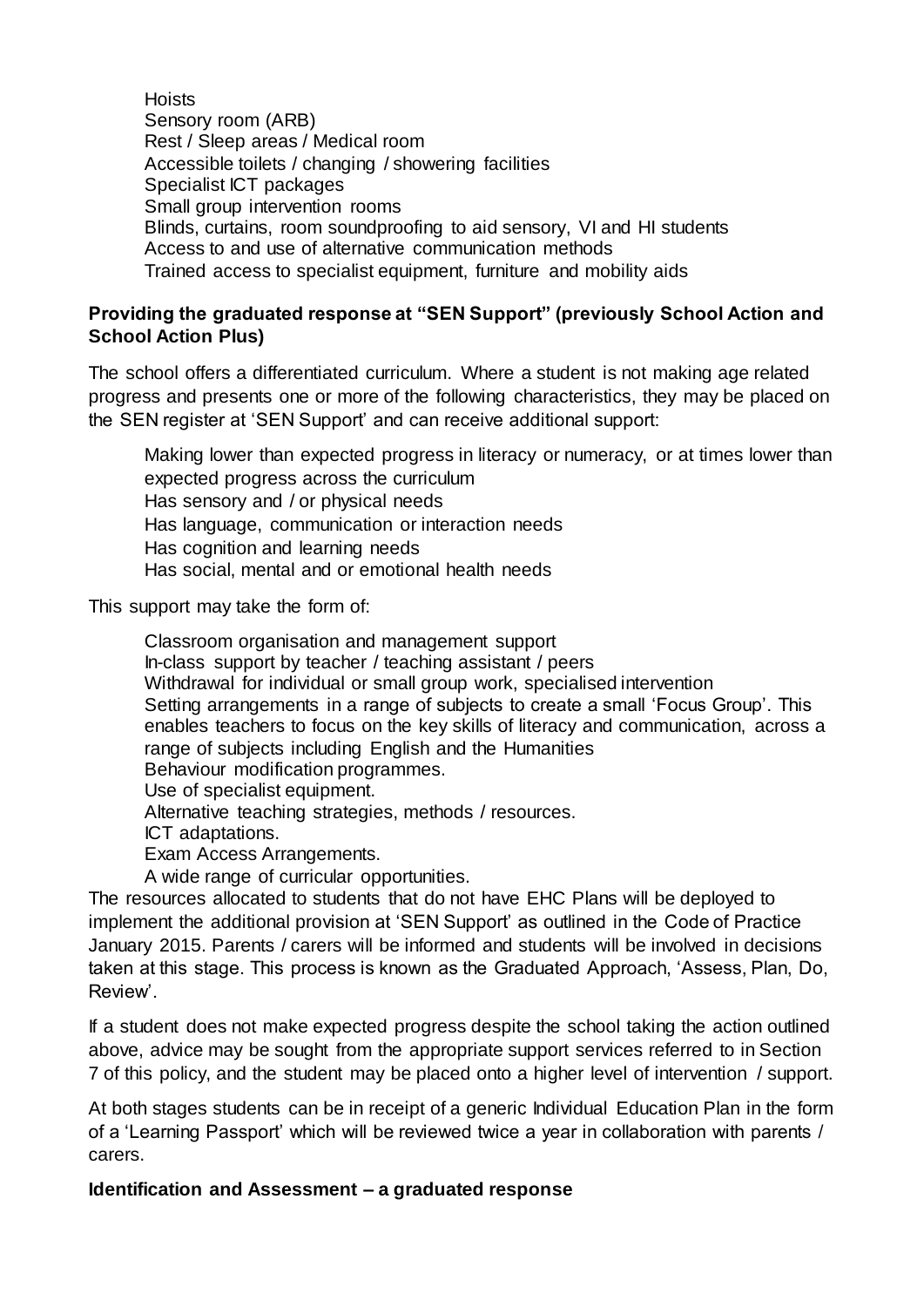If progress is still not achieved despite the student receiving support at the 'SEN Support', he / she may be assessed with a view to initiating a statutory assessment of Special Educational Needs under the remit of the 1996 Education Act, Part IV

The identification of students on the SEN register will be led by the school's SENDCo, who will involve teaching and non-teaching staff as appropriate.

Records will be maintained of all students on the SEN register, including (where appropriate):

Current needs Termly progress data, prior attainment End of Key Stage progress data Standardised and / or diagnostic testing Reading & spelling age tests Attitudinal data such as CfC (cause for celebration / cause for concern) and BFL (behaviour for learning) measures Student Voice / Parent Voice Lesson Observations Attendance data Practical advice, teaching strategies and information (Assess, Plan, Do Review evidence) Regular training to enhance teaching strategies provided to students with SEND

Records will be kept of those students receiving extra support. (It is important to maintain a record of progress from entry to exit of any support offered, to assist us in identifying its success and the requirement for further support of a similar or different nature.)

# **Liaison**

Parents and carers will always be informed when an external agency becomes involved with their child. (See also 10)

Regular liaison is maintained with the following external agencies for students at 'SEN Support' and students with EHCP's:

SEND Support Services (ASD team / Ep Service / PMNA Service / Cognition and Learning Team / Hearing support / Vision Support / AAC team) Social Care Advisory Service – English as an Additional Language NHS (Physiotherapy / SALT / Occupational Therapy / Diana Nurses) **CAMHS** Counselling agencies (Kooth / SHARE / Penhaligons Friends) Cornwall Hospital Education Service (CHES) Careers Southwest (CSW) Education Out of School Services CICESS for Children in Care Early Help Hub LA Reintegration officer LA SEND Assessment and Provision Team Parent Carers Cornwall Care and Support in Cornwall directory. (formally The Cornwall Family Information Service)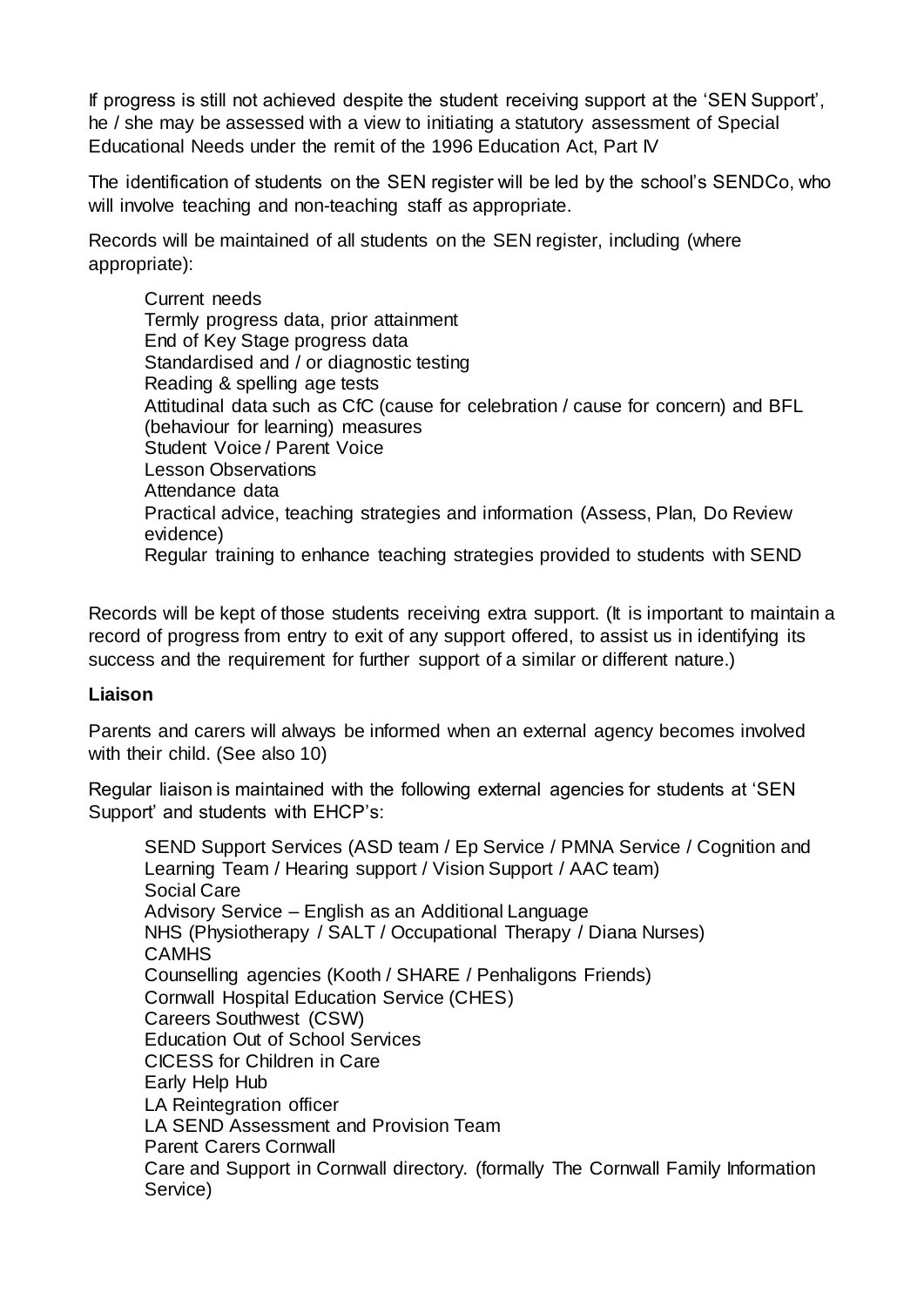## **SENDIASS**

The SENDCo maintains good links with the Local Authority and other schools through termly SENDCo Network meetings. In addition to this, the SENDCo and other members of staff liaise closely with, and visit, other specialist provisions.

This liaison is important in terms of supporting on-going development work, curriculum development work, transition to and from our provision, moderation and continual professional development.

The Special Educational Needs department has an identified Governor representative, who meets regularly with the SENDCo and shadows key aspects of practice.

The SENDCo attends Full Governing Body meetings 2 twice yearly, providing updates on policy, progress and initiative.

### **Arrangements for the Treatment of Complaints**

Should there be concerns, parents / carers are encouraged to discuss them with the SENDCo; additionally, parents and carers are also encouraged to use the services of the Parent Carers Cornwall and SENDIASS.

The procedure for managing complaints beyond this stage is:

Complaint to be sent, in writing, to the Headteacher. At this point, the wider school complaints policy will be invoked.

### **Staff Development**

In-service training needs related to special educational needs and/or disabilities will be identified by the SENDCo in consultation with the SLT and wider staff team and will be incorporated into the staff development plan and inset schedule.

At Richard Lander School, all teachers are teachers of children with special educational needs and/or disabilities. All staff are provided with the relevant information required to teach all students within their classes included those with special educational needs and/or disabilities.

The curriculum offer for students with special educational needs and/or disabilities is regularly reviewed ensuring that it promotes inclusion for all students, including learning opportunities outside of the classroom also.

In the past academic year, the wider staff team have had access to training in the following areas: Autism, Dyslexia, Differentiation, Attachment Awareness / Trauma Informed Schools, Pupil Premium

Specialist SEN staff have had further staff development in the following areas, in addition to the above; Exam Access Arrangement testing, Team Teach, Intensive Interaction, Self-Harm prevention, The 'Teeach' approach, Manual handling, personal care and infection control.

In addition to the above the SENDCo has completed training in SEN Leadership and has been awarded the National Award for SEND Co-ordination via Plymouth University at Masters Level.

### **Working with Parents**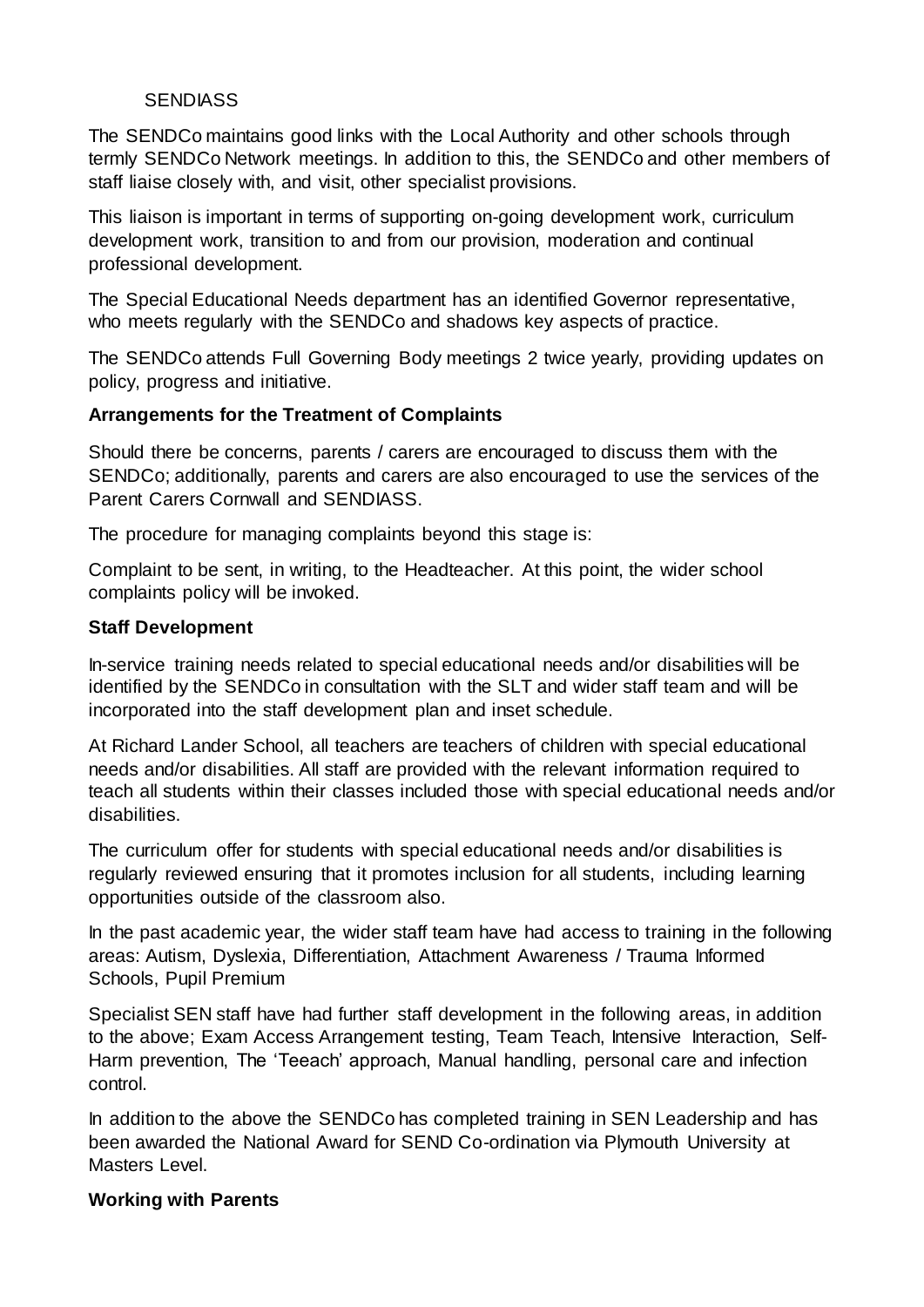The school will actively seek the involvement of parents / carers in the education of their children. It is recognised that it is particularly important with students who have special educational needs and/or disabilities where the support and encouragement of parents / carers is often the crucial factor in achieving success.

Parents / carers will be kept informed about the special educational needs experienced by their children in accordance with the recommendations outlined in the Code of Practice January 2015. Communication between parents / carers and the school will be properly maintained. Parents / carers will be kept informed about the Parent Carers Cornwall and SENDIASS.

This is in addition to regular parent's evenings, reports, individual meetings, Learning Passport reviews and EHCP annual reviews. The SENDCo is also available for individual meetings with parents as and when required.

As mentioned in '7' above, parents will be fully consulted before the involvement of Local Authority support agencies with their children, and will be invited to attend any formal EHC plan and or review meetings at all stages.

## **Student Participation**

The school will work to ensure that students are fully aware of their individual needs and the targets in their EHCP's or Learning Passports, if applicable. Steps will be taken to involve students in decisions which are taken regarding their education, essentially through their participation in the review processes (Learning Passports / EHCP / Transition planning) A Key Worker is allocated to every student who has a EHCP or Learning Passport.

### **Evaluating Success**

This policy will be annually reviewed. Governors will evaluate the success of the policy critically through the educational outcomes of students on the SEND register. This includes:

Progress made by SEND students in all year groups.

Progress made in GCSE examinations through internal school analysis and School to school, national data analysis.

Attendance data, as well as exclusion data (or wider behavioural data) Wider achievements and opportunities.

Data regarding transition to further education.

Additionally, staff with responsibility, notably the SENDCo ARB manager & Assistant SENDCo, will have on-going responsibility for evaluating the impact of students' Learning Passports and where relevant, EHCP's.

In addition, evidence of progress / impact will be gathered regarding:

Staff awareness of individual student need and confidence in addressing it. Early identification of SEND by the SENDCo or other subject staff, which allows for intervention and support at an early stage.

The number of children participating in specialised interventions and the progress made by students.

Number of Non EHCP children effectively supported by the School Consultation with parents / carers.